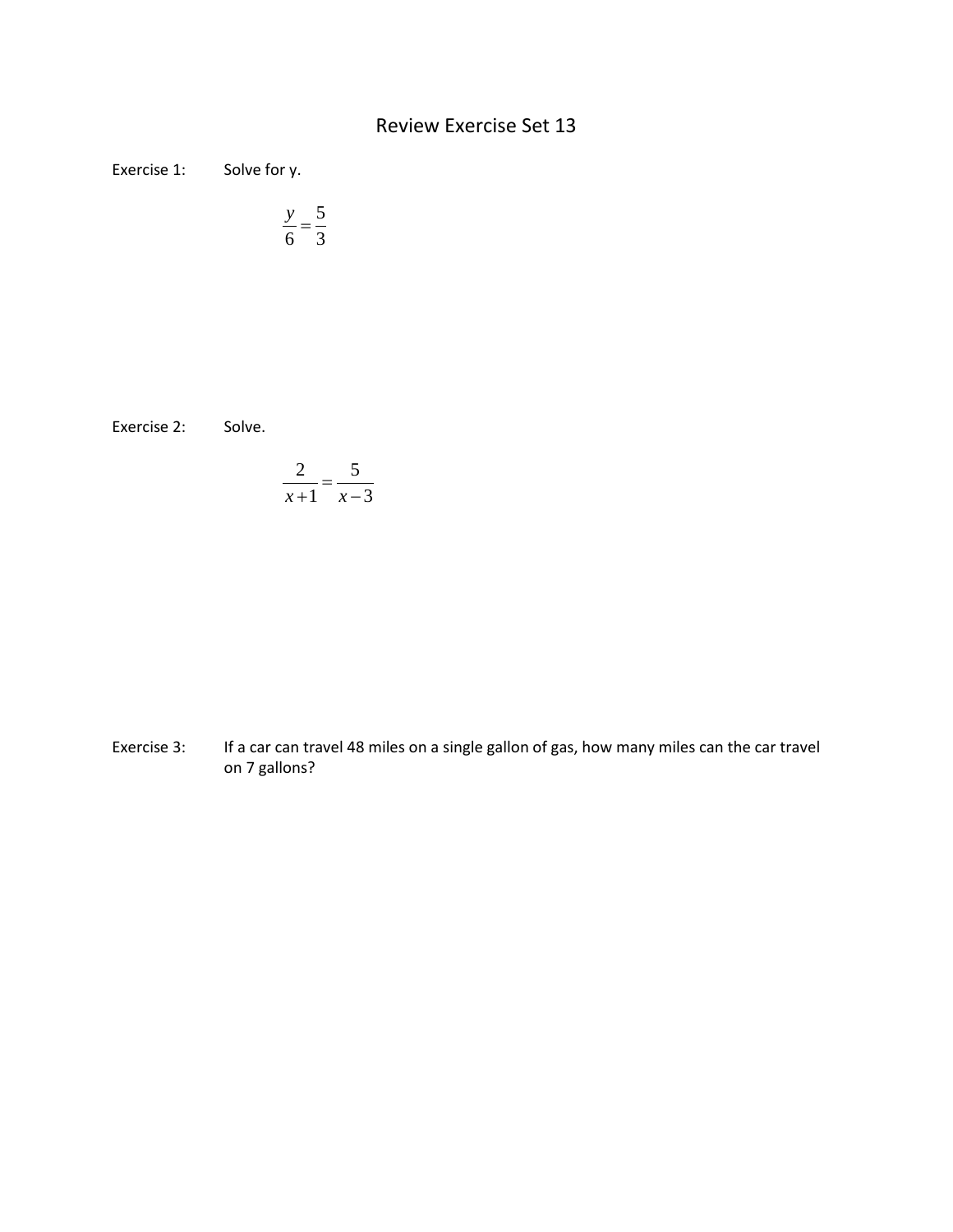Exercise 4: The triangles ABC and DEF below are similar. Find the indicated side, AC. Round answers to the nearest tenth.



Exercise 5: The triangles ABC and DEF below are similar. Find the area of triangle ABC. Round answers to the nearest tenth.

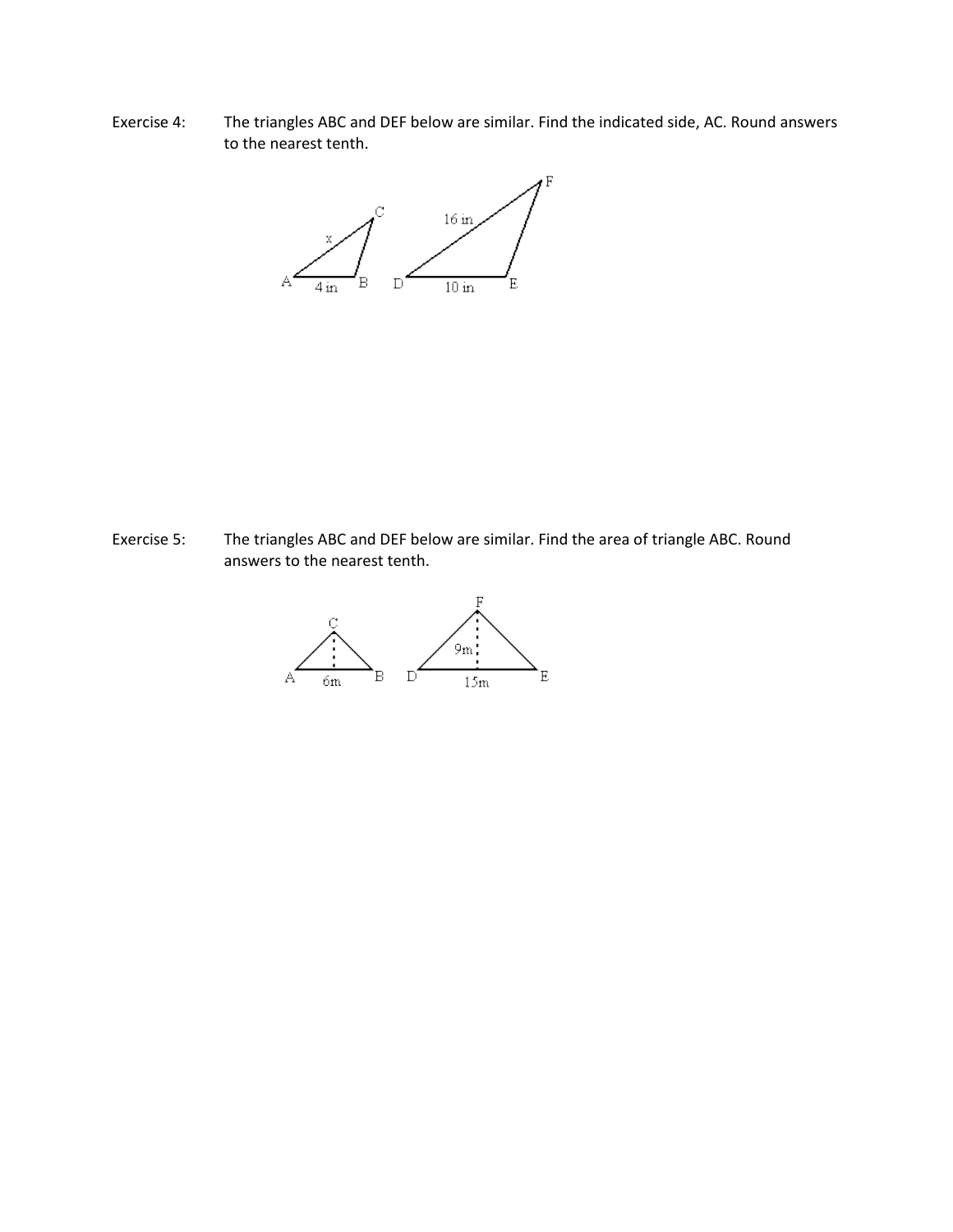## Review Exercise Set 13 Answer Key

Exercise 1: Solve for y.

$$
\frac{y}{6} = \frac{5}{3}
$$
  
y×3 = 6×5  
3y = 30  
3y ÷ 3 = 30 ÷ 3  
y = 10

Exercise 2: Solve.

$$
\frac{2}{x+1} = \frac{5}{x-3}
$$
  
2×(x-3) = (x+1)×5  
2x-6=5x+5  
2x-2x-6=5x-2x+5  
-6=3x+5  
-6-5=3x+5-5  
-11=3x  
-11\div 3 = 3x \div 3  
-3\frac{2}{3} = x

Exercise 3: If a car can travel 48 miles on a single gallon of gas, how many miles can the car travel on 7 gallons?

Let  $x =$  miles traveled on 7 gallons

$$
\frac{48 \text{ miles}}{1 \text{ gallon}} = \frac{x \text{ miles}}{7 \text{ gallons}}
$$

$$
48 \times 7 = 1 \times x
$$

$$
336 = x
$$

**The car could travel 336 miles on 7 gallons of gas.**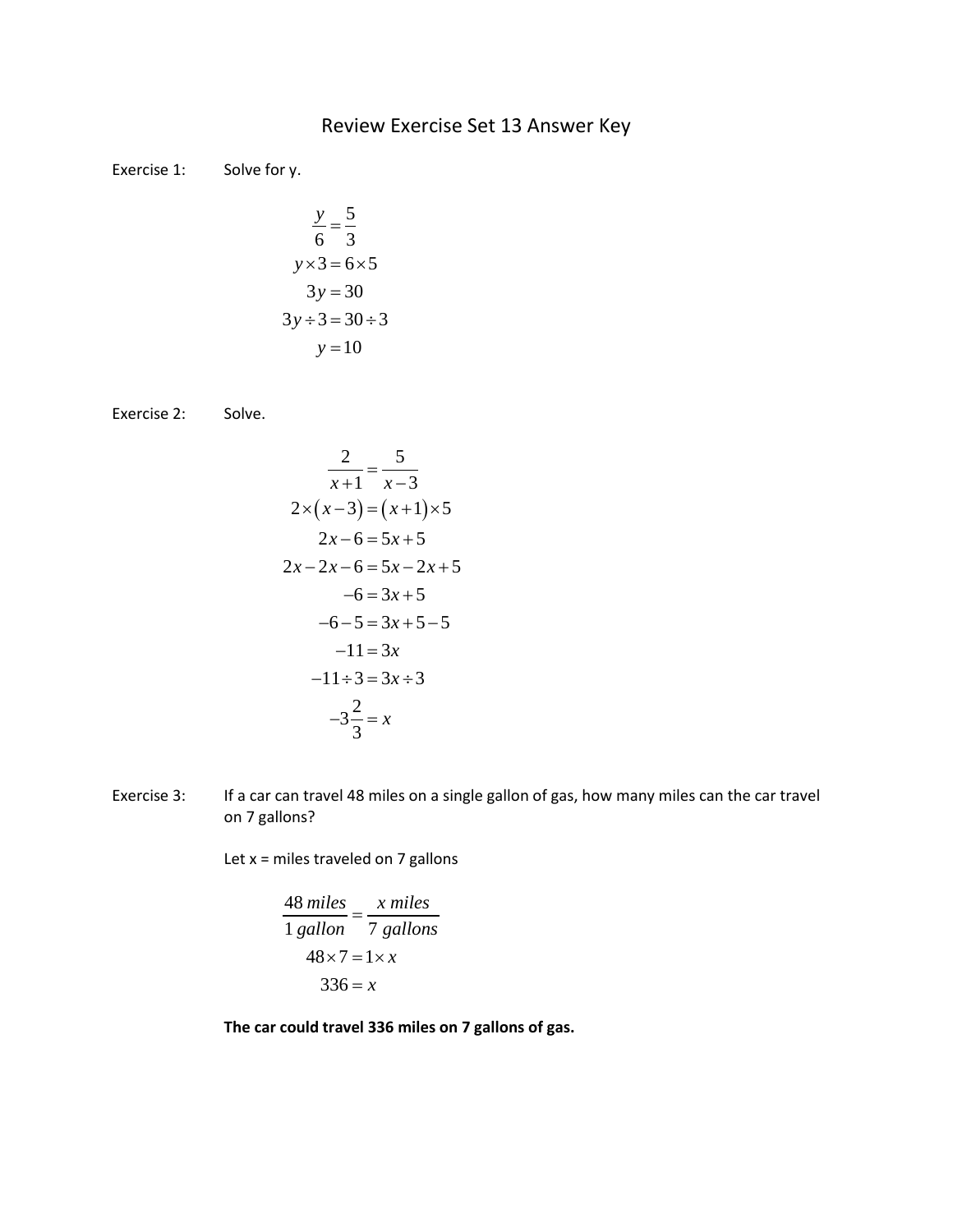Exercise 4: The triangles ABC and DEF below are similar. Find the indicated side, AC. Round answers to the nearest tenth.



x = length of side AC

$$
\frac{x}{16 \text{ in}} = \frac{4 \text{ in}}{10 \text{ in}}
$$

$$
x \times 10 = 16 \times 4
$$

$$
10x = 64
$$

$$
10x \div 10 = 64 \div 10
$$

$$
x = 6.4
$$

## **The length of side AC is 6.4 inches.**

Exercise 5: The triangles ABC and DEF below are similar. Find the area of triangle ABC. Round answers to the nearest tenth.



First, we need to find the height of triangle ABC.

$$
\frac{x}{9 m} = \frac{6 m}{15 m}
$$
  
x×15 = 9×6  
15x = 54  
15x ÷ 15 = 54 ÷ 15  
x = 3.6